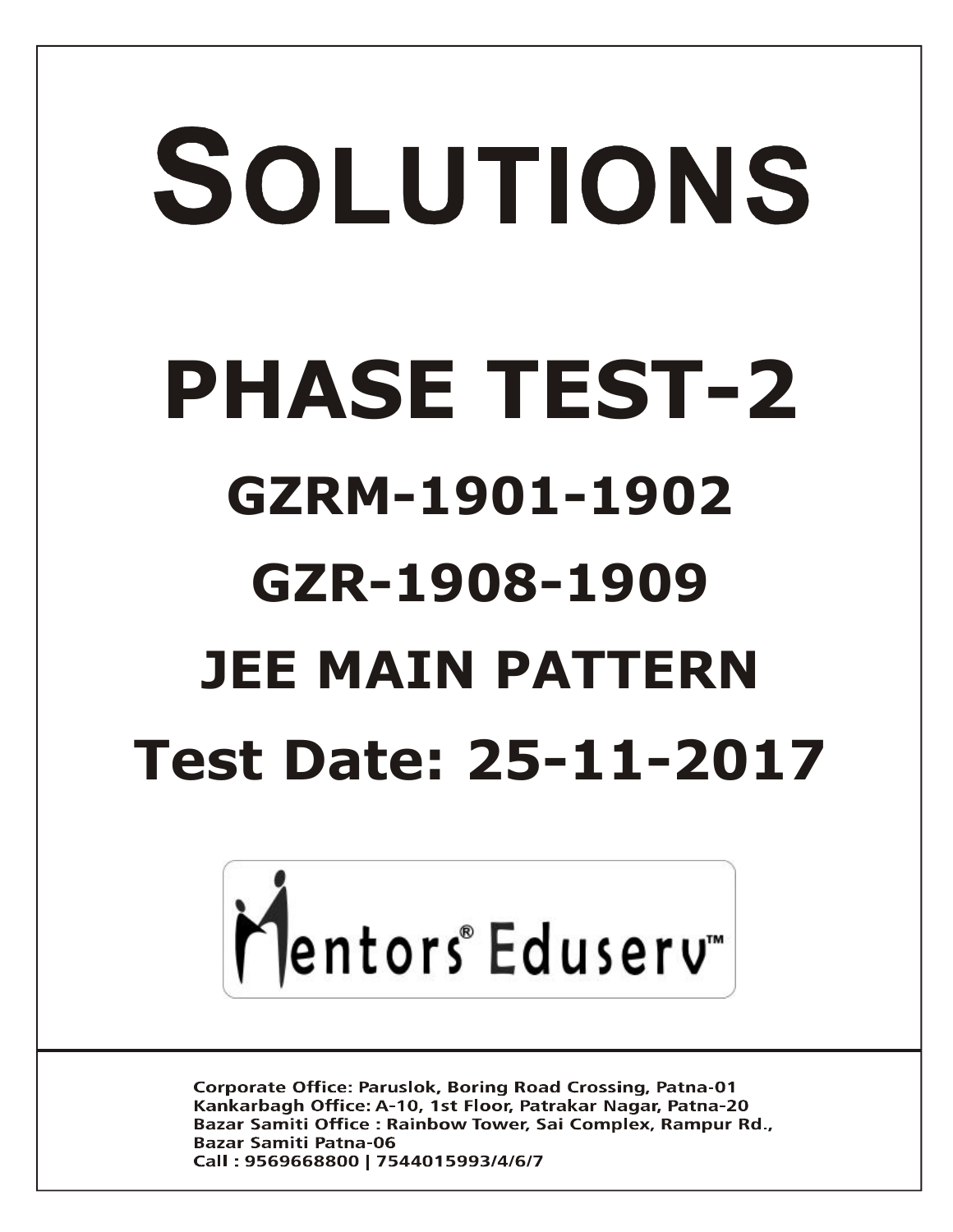

so  $=-4$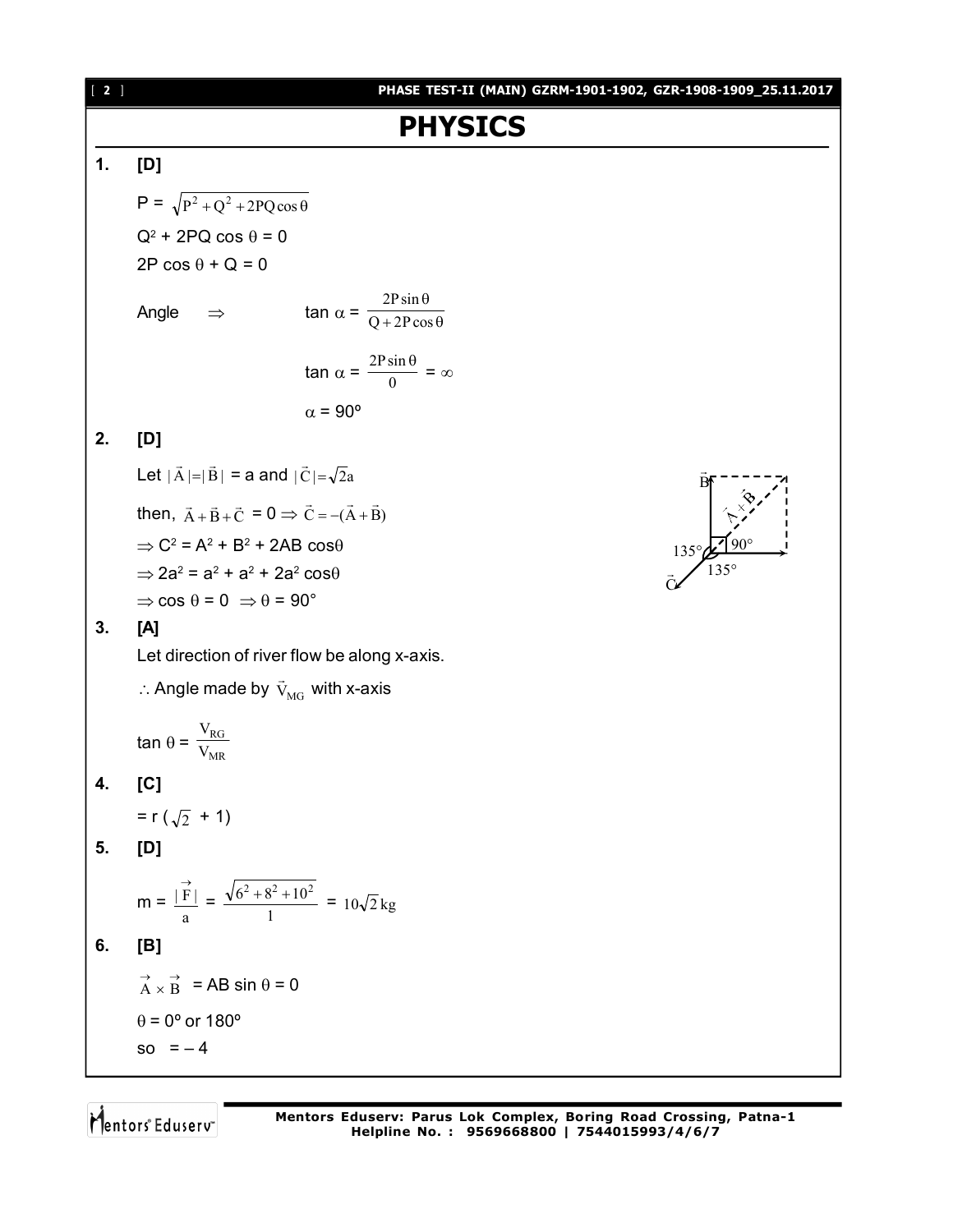# **PHASE TEST-II (MAIN) GZRM-1901-1902, GZR-1908-1909\_25.11.2017** [ **3** ]

| 7.  | (A)                                                                                                |                                               |
|-----|----------------------------------------------------------------------------------------------------|-----------------------------------------------|
|     | $y = x \ln x$                                                                                      |                                               |
| 8.  | $\frac{dy}{dx} = x \cdot \frac{1}{x} + \ln x$<br>$= (1 + \ln x)$<br>(D)                            |                                               |
|     | $y = \sin x \cos x$                                                                                |                                               |
|     | $\Rightarrow$ y = $\frac{1}{2}$ sin 2x                                                             |                                               |
|     | $\Rightarrow \frac{dy}{dx} = \frac{1}{2} \cdot 2 \cos 2x$                                          |                                               |
|     | $\Rightarrow \frac{dy}{dx} = \cos 2x$                                                              |                                               |
| 9.  | (B)                                                                                                |                                               |
|     | Mathod (I)                                                                                         |                                               |
|     | After 3 sec.                                                                                       |                                               |
|     | $V_v = u_v + gt = -30$ m/s                                                                         |                                               |
|     | and $V_x = 10 \text{ m/s}$ : $V^2 = V_x^2 + V_y^2$                                                 |                                               |
|     | $\Rightarrow$ V = 10 $\sqrt{10}$ m/s                                                               | $\div 10$ m/s<br>45m                          |
|     | Now, tan $\alpha = \frac{V_x}{V_y} = \frac{1}{3}$ $\Rightarrow$ sin $\alpha = \frac{1}{\sqrt{10}}$ | (p) $V_x = 10$ m/s<br>30m.<br>ιgsinα          |
|     | Radius of curvature r = $\frac{V_{\perp}^2}{g\sin\alpha}$                                          |                                               |
|     | $r = 100 \sqrt{10}$ m                                                                              |                                               |
| 10. | (C)                                                                                                |                                               |
|     | $R = \frac{u^2}{q} \sin 2\theta = \frac{u^2}{q}$                                                   |                                               |
|     | Velocity of take off at P<br>or                                                                    | $u = \sqrt{Rg} = \sqrt{90 \times 10} = 30m/s$ |
|     | $v = \sqrt{u^2 + 2gsin\theta S}$                                                                   | [ $v \rightarrow$ velocity at point O]        |
|     |                                                                                                    |                                               |

Mentors<sup>e</sup> Eduserv<sup>-</sup>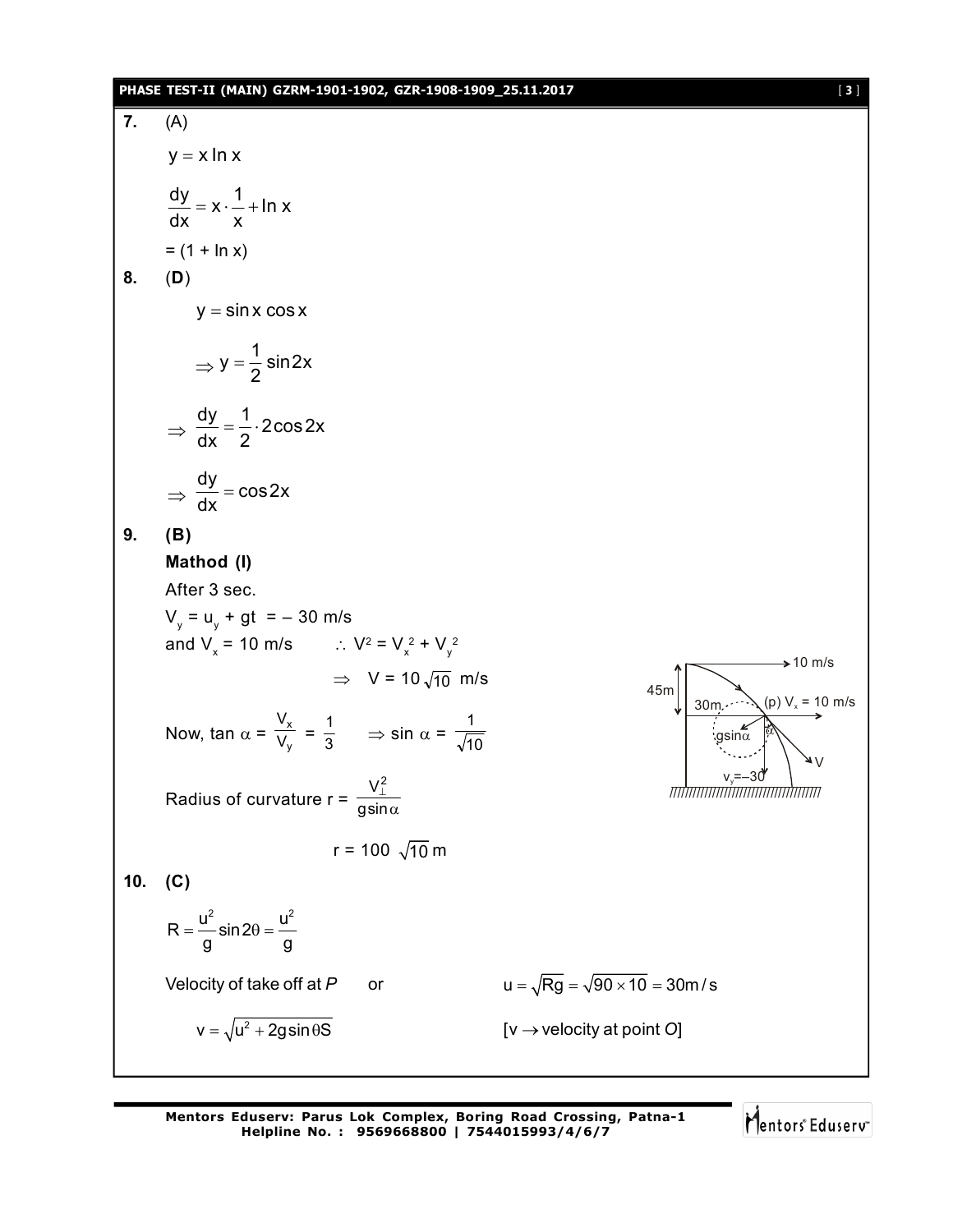| [4] | PHASE TEST-II (MAIN) GZRM-1901-1902, GZR-1908-1909_25.11.2017                                                 |
|-----|---------------------------------------------------------------------------------------------------------------|
|     | = $\sqrt{(30)^2 + 2 \times 10 \times \frac{1}{\sqrt{2}} \times 80\sqrt{2}} = 50$ m/s                          |
| 11. | (B)                                                                                                           |
|     | $v_B \cos 30^\circ = v_A \cos 60^\circ;$ $v_B \frac{\sqrt{3}}{2} = \frac{3}{2};$ $v_B = \sqrt{3} \text{ m/s}$ |
| 12. | (A)                                                                                                           |
| 13. | This is the situation similar to elastic collision of ball impinging on floor and bouncing back.<br>(B)       |
|     | Distance travelled = Area under the given graph = $\frac{1}{2}$ × 10 × 4 = 20 m                               |
| 14. | (C)                                                                                                           |
| 15. | (A)<br>At equilibrium, let tension in each spring be $T$ . Then                                               |
|     | $2T\cos 60^\circ = Mg$                                                                                        |
|     | $T = Mg$                                                                                                      |
|     | When right spring breaks, the net force on the block is T.                                                    |
|     | $\therefore$ a = $\frac{T}{M}$ = 10 m/s <sup>2</sup>                                                          |
| 16. | (A)                                                                                                           |
|     | In condition (i), $20g - T = 20a$ ,<br>$N = 20a$                                                              |
|     | $T - N = 40a$ $\Rightarrow$ $a = \frac{20g}{80} = \frac{g}{4}$                                                |
|     | $\sqrt{2} a = \frac{\sqrt{2} g}{4} = \frac{g}{2\sqrt{2}}$<br>Net acceleration = $a_1 = a\sqrt{2}$ ,           |
|     | In condition (ii) $20g - T = 20a$ , $T = 40a$ , $a = \frac{9}{3}$ , $a_2 = \frac{9}{3}$                       |
|     | $\frac{a_1}{a_2} = \frac{g/2\sqrt{2}}{g/3} = \frac{3}{2\sqrt{2}}$                                             |
| 17. | (A)                                                                                                           |
|     | $\mu(\lambda L - \lambda x) g$<br>$F - \mu(\lambda L - \lambda x)g = \lambda Lv \frac{dv}{dx}$<br>Smootl      |

Mentors<sup>\*</sup> Eduserv<sup>-</sup>

**Mentors Eduserv: Parus Lok Complex, Boring Road Crossing, Patna-1 Helpline No. : 9569668800 | 7544015993/4/6/7**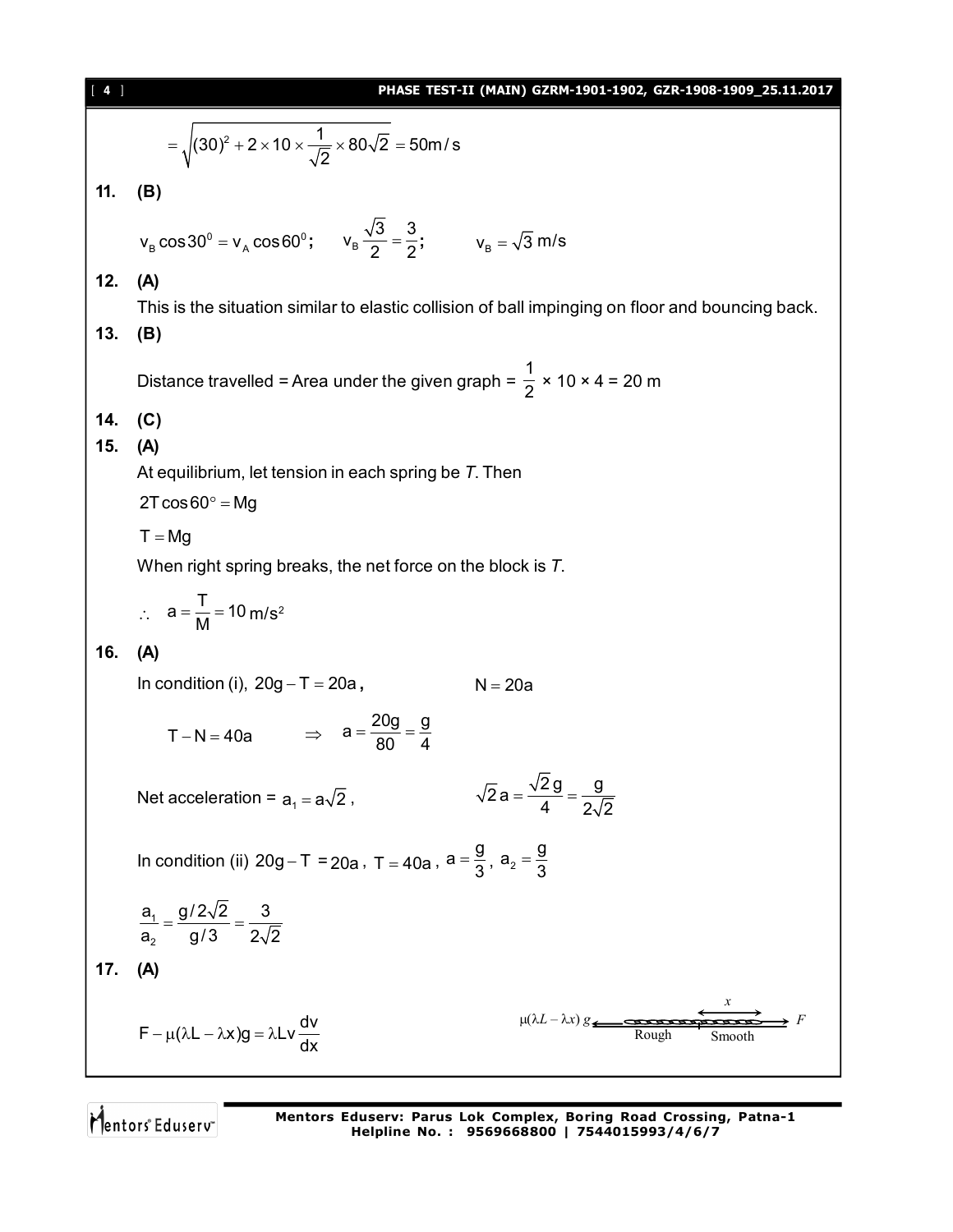**PHASE TEST-II (MAIN) GZRM-1901-1902, GZR-1908-1909\_25.11.2017** [ **5** ]

$$
F\int_{0}^{1} dx - \mu \lambda g \int_{0}^{1} (L - x) dx = \lambda L \int_{0}^{1} v dv
$$
  
\nFL
$$
-\mu \lambda g \left(L^{2} - \frac{L^{2}}{2}\right) = \frac{\lambda L v^{2}}{2}
$$
  
\n
$$
v = \sqrt{F - L}
$$
  
\n18. (A)  
\nN = mg - F sin \alpha  
\nF cos \alpha = f = \mu N  
\nF cos \alpha = f = \mu N  
\nF cos \alpha = f = \mu N  
\n  
\n
$$
\mu = \frac{F \sqrt{B - h^{2}}}{mg - F \sin \alpha} = \frac{F \times \frac{\sqrt{B - h^{2}}}{h}}{mg - F \times \frac{h}{1}}
$$
  
\n
$$
\mu = \frac{F \sqrt{B - h^{2}}}{mg - F \sin \alpha} = \frac{f \times \frac{\sqrt{B - h^{2}}}{h}}{mg - F \times \frac{h}{1}}
$$
  
\n19. (C)  
\nFrition between P and Q will retard P (and accelerate Q) till slipping is stopped  
\nMasses of the blocks are same so  
\n $\therefore$  Retardation of P = acceleration of Q =  $\mu$ g  
\nThus  
\n $V_{p} = u - \mu gt$  and  $V_{q} = \mu gt$   
\n $F \rightarrow u$  at  $t = 0$   
\n  
\nThus  
\n $F = \frac{h}{\sqrt{B - \mu}} \tan \frac{v}{\alpha} = \mu gt$   
\nOnce slipping is stopped both blocks will move with same velocity  $\left(i.e.\frac{u}{2}\right)$ . Graph (C)  
\ndepicts this treatment.  
\n20. (B)  
\n $T_{1} = \frac{mg}{\cos \theta}, T_{2} = mg \cos \theta$ 

Mentors<sup>e</sup> Eduserv<sup>-</sup>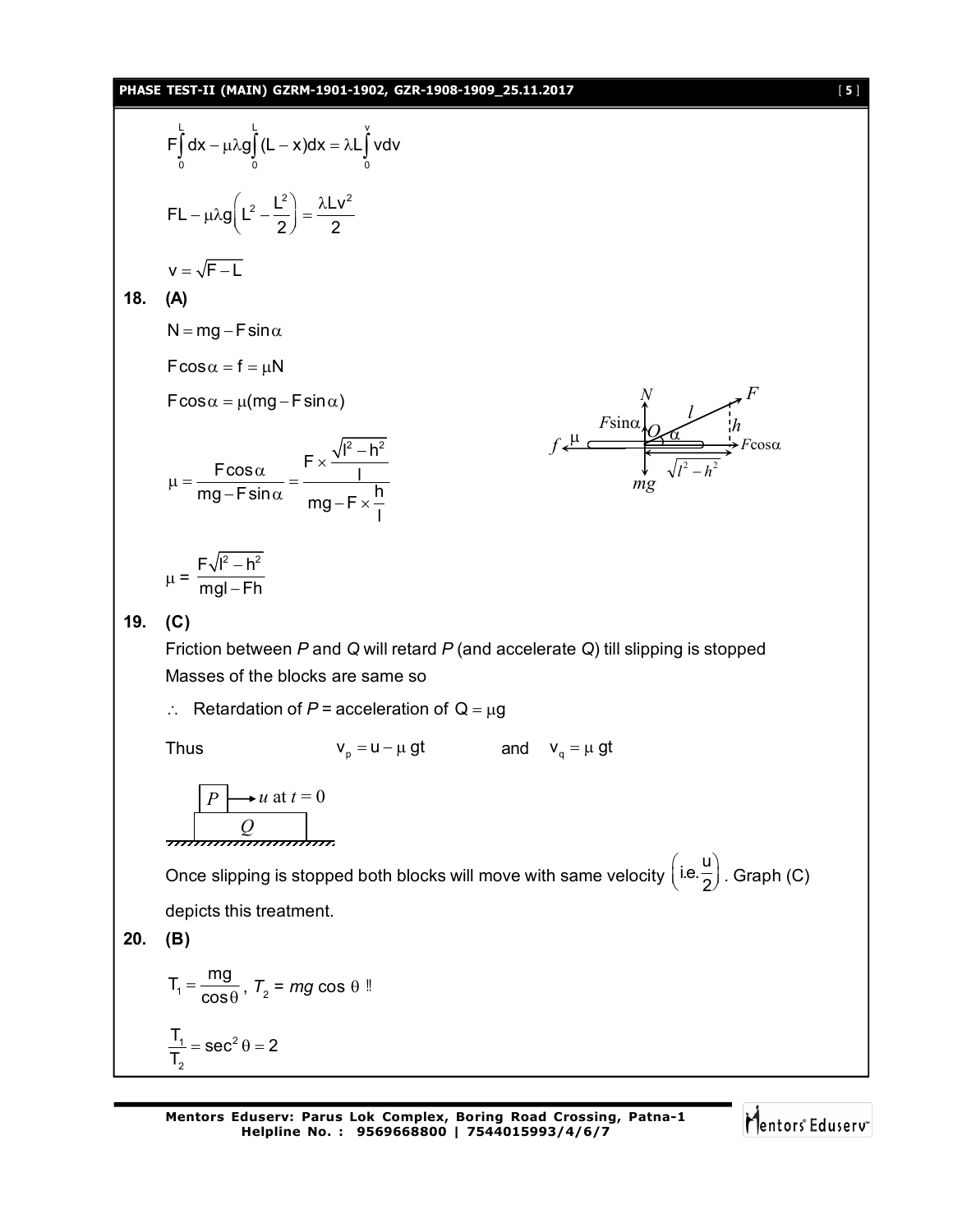**21. (C)** From constraint relation  $V_B$  $V_B = \frac{V}{2}$ 3  $=$ **22. (A)**  $T = kp^x d^y E^z$  $[T] = [ML^{-1}T^{-2}]^x [ML^{-3}]^y [ML^2T^{-2}]^z$  $x + y + z = 0$  …(1)  $-x-3y+2z=0$  …(2)  $-2x-2z=1$  …(3) 2 1  $\ldots$ (4) 2  $-y = -\frac{1}{2}$  $\Rightarrow$   $y = \frac{1}{2}$  $y = \frac{1}{2}$ by equation (2)  $-x - \frac{3}{2} + 2z = 0$ 2  $-x-\frac{3}{2}+2z=$ 2  $-x+2z=\frac{3}{2}$  ...(5) Adding (4) & (5) 3  $3z = 1, z = \frac{1}{2}$  $\Rightarrow$   $x=-\frac{1}{2}-\frac{1}{3}=-\frac{1}{6}$ 5 3 1 2  $x = -\frac{1}{2} - \frac{1}{3} = -$ **23.** Minimum stopping distance = *s* Force of friction  $= \mu mg$ Work done against the friction  $W = \mu mgs$ Initial kinetic energy of the toy cart  $= (p^2 / 2m)$  $\therefore$   $\mu mgs = (p^2 / 2m)$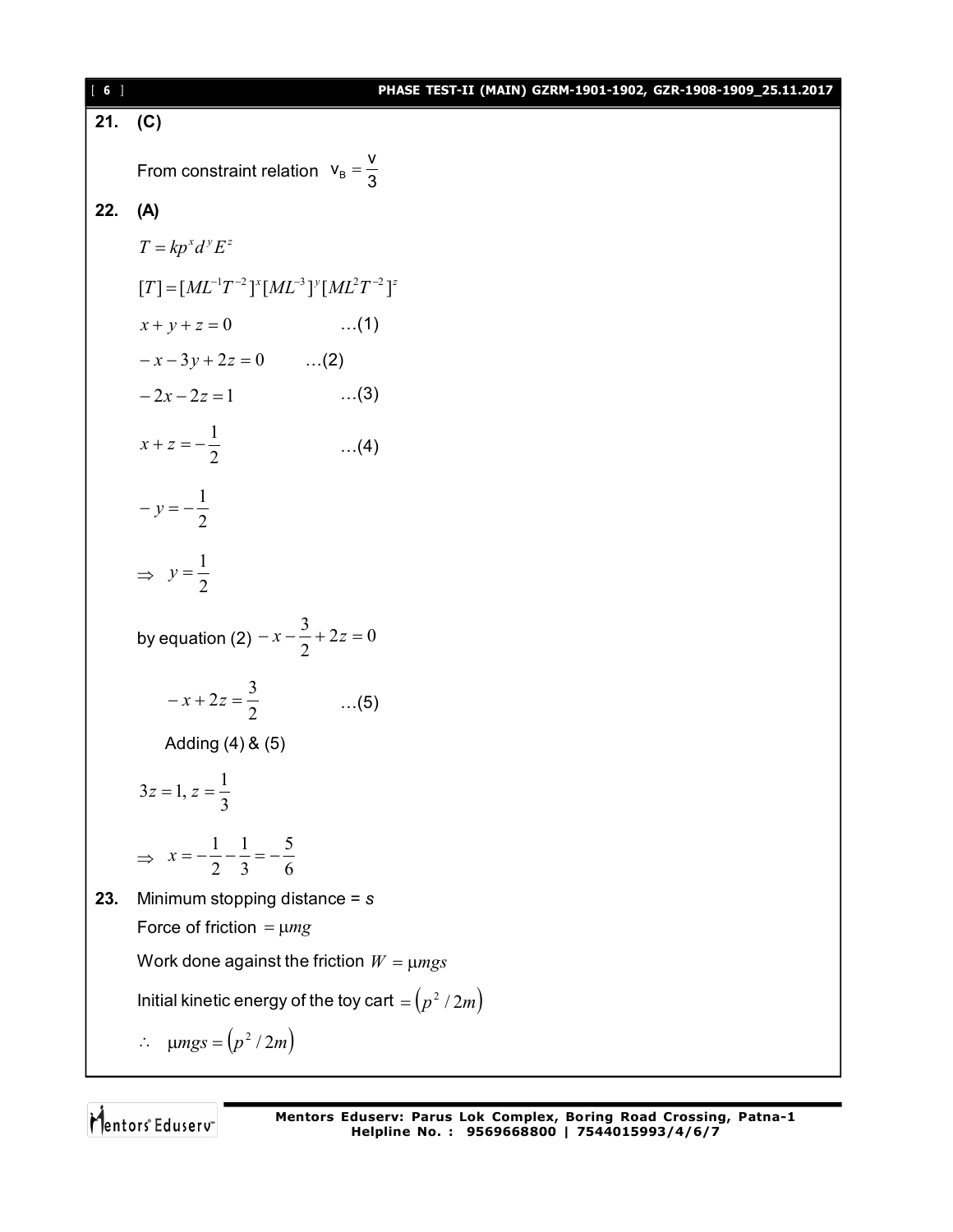### **PHASE TEST-II (MAIN) GZRM-1901-1902, GZR-1908-1909\_25.11.2017** [ **7** ]



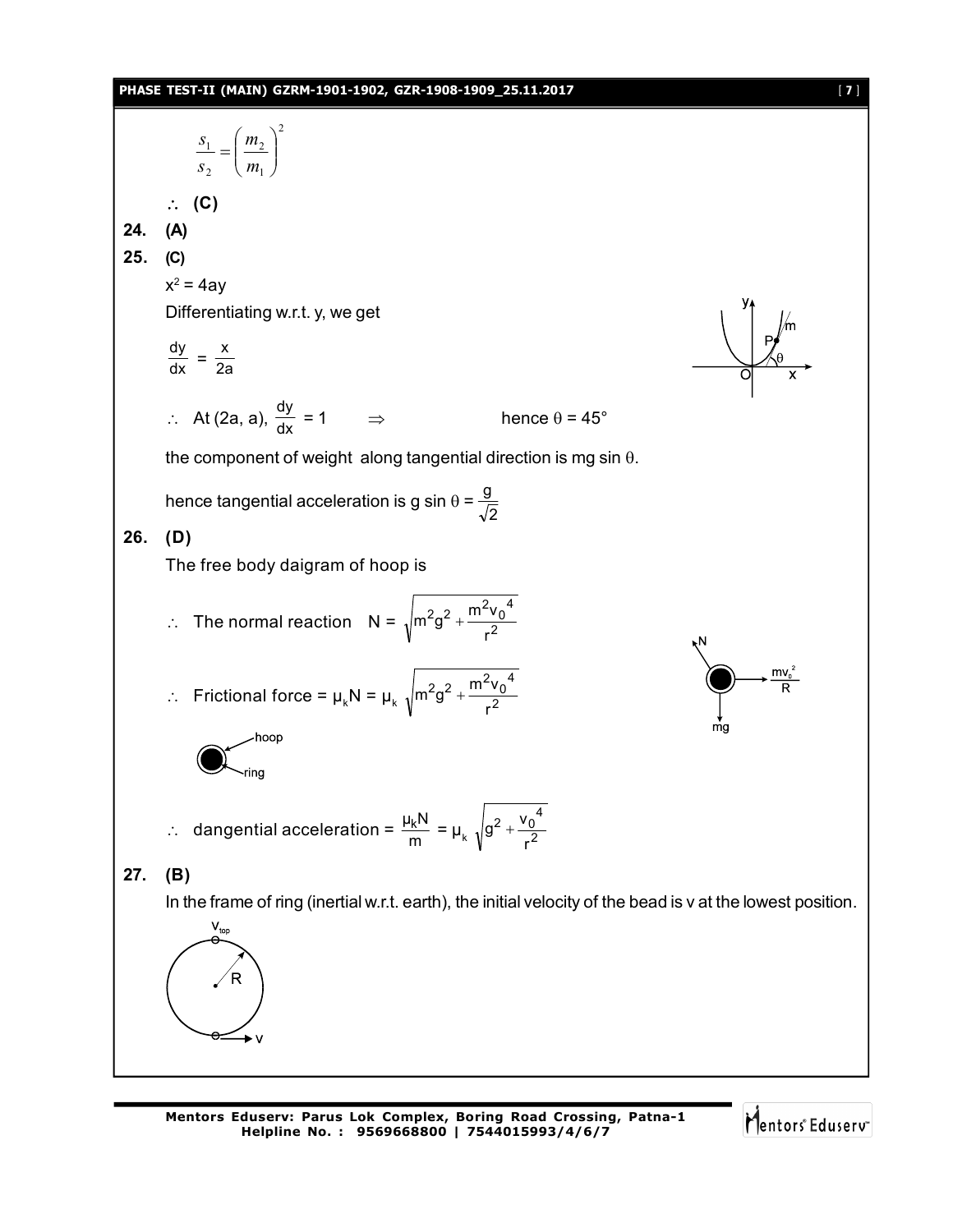### [ **8** ] **PHASE TEST-II (MAIN) GZRM-1901-1902, GZR-1908-1909\_25.11.2017**

The condition for bead to complete the vertical circle is, its speed at top position

$$
v_{\text{top}} \geq 0
$$

From conservation of energy

$$
\frac{1}{2} \text{ m } v_{\text{top}}^2 + \text{mg (2R)} = \frac{1}{2} \text{mv}^2
$$

or 
$$
v = \sqrt{4gR}
$$

**28. (B)**

$$
kx \xrightarrow{m} m \qquad m\omega^2 \ell x
$$
  
\n
$$
kx = m\omega^2 \ell + m\omega^2 x
$$
  
\n
$$
(k - m\omega^2) x = m\omega^2 \ell
$$
  
\n
$$
x = \frac{m\omega^2 \ell}{k - m\omega^2}
$$

**29. (C)**

$$
V = \sqrt{gR \tan \theta} \Rightarrow (20)^2 = 10 \times 100 \times \tan \theta
$$
  

$$
\Rightarrow \tan \theta = \frac{4}{10} = \frac{2}{5} \Rightarrow \theta = \tan^{-1}(2/5)
$$

# **30. (C)**

The acceleration vector shall change the component of velocity  $u_{\parallel}$  along the acceleration vector.

$$
r = \frac{v^2}{a_n}
$$

Radius of curvature  $r_{\text{min}}$  means v is minimum and  $a_{n}$  is maximum. This is at point P when component of velocity parallel to acceleration vector becomes zero, that is  $u_{\parallel}$  = 0.

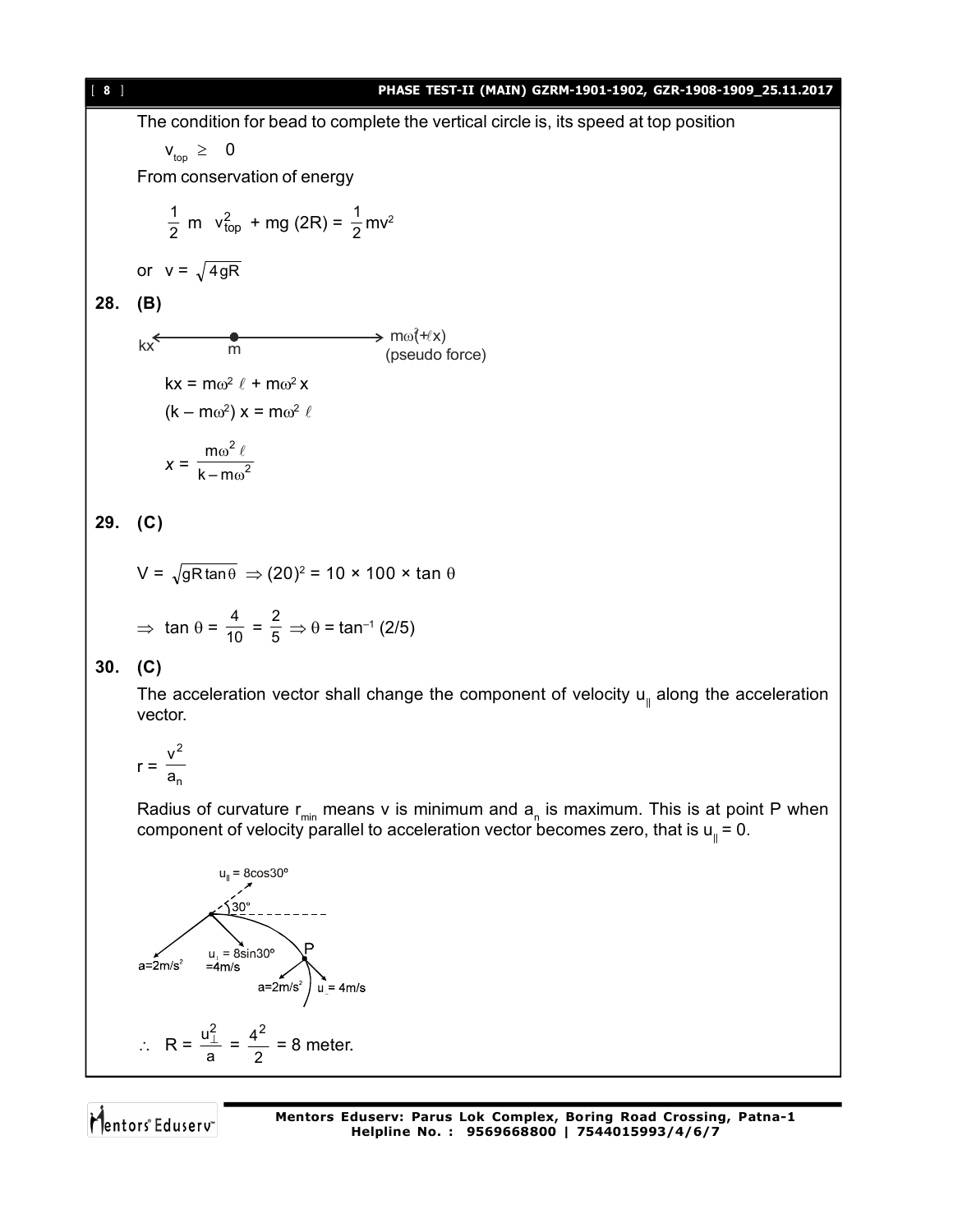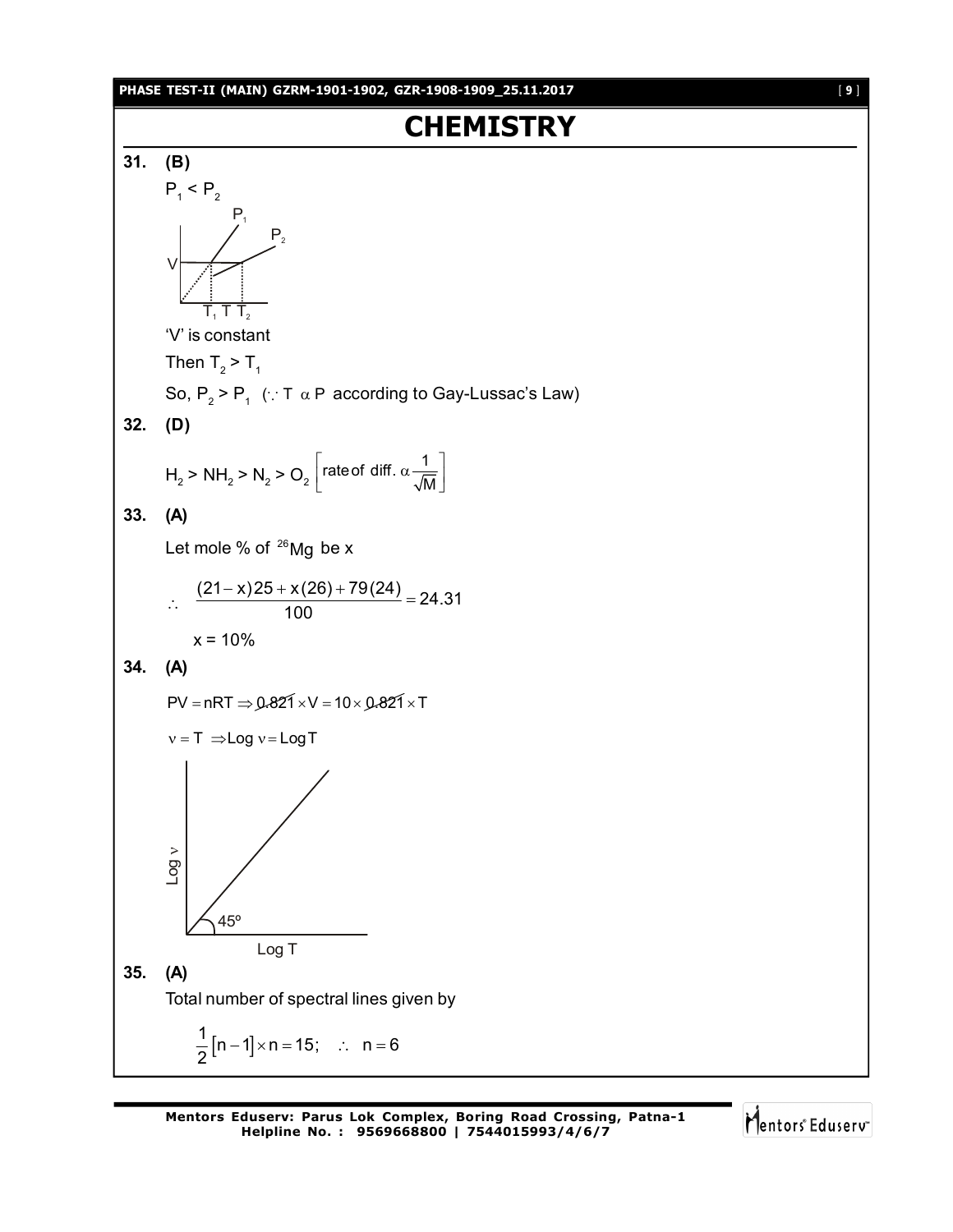Thus, electron is excited upto  $6<sup>th</sup>$  energy level from ground state. Therefore,  $\frac{1}{\gamma}$  = R<sub>H</sub>  $\left| \frac{1}{4^2} - \frac{1}{n^2} \right|$  = 109737  $\times \frac{35}{36}$ ;  $1^2$  n<sup>2</sup> 36  $\frac{1}{\lambda}$  = R<sub>H</sub> $\left[ \frac{1}{1^2} - \frac{1}{n^2} \right]$  = 109737 ×  $\frac{3}{3}$  $\lambda = 9.373 \times 10^{-6}$  cm =  $937.3$  Å **36. (B) 37. (D)** 4s–orbital **38. (A)** 2  $\sim$  2  $\sim$   $\frac{1}{2}$ 2  $N_2$   $N_2$  $O_2$   $O_2$   $N$  $N_2$   $N_2$   $N_0$  $\frac{P_{O_2}}{P_{O_2}} = \frac{N_{O_2}}{M} = \frac{M_{N_2}}{M} = \frac{28}{28} = \frac{7}{8} = 0.875$  $P_{N_0}$  n<sub>N</sub> M<sub>O2</sub> 32 8  $=\frac{N_{O_2}}{N_{O_2}}=\frac{M_{N_2}}{M_{O_2}}=\frac{28}{28}=7=0$ **39. (B) 40. (A)** The gas with greater inter molecular force is liquified easily and the intermolecular force is directly proportional to the van der Waals' constant 'a'. ∴  $a(Cl<sub>2</sub>) > a(C<sub>2</sub>H<sub>6</sub>)$ Bigger is the size of molecule, more is the value of 'b'.  $b(Cl_2) < b(C_2 H_6)$ **41. (B)** 1 mole  $(NH_4)_{3}$  PO<sub>4</sub> = 12 mole H–atoms = 4 mole O–atoms 6 mole H–atoms = 2 mole O–atoms **42. (D)** Let mole fraction of O2 is x  $40 = 32 \times x + 80 (1 - x)$ or  $x = 5/6$  $a : b = x : (1 - x) =$  $\frac{5}{2}$ :  $\frac{1}{3}$ 6 6 when ratio is changed  $M_{\text{mixture}} = 32 \times \frac{1}{6} + 80 \times \frac{5}{6} = 72$ 6 6  $=32 \times \frac{1}{2} + 80 \times \frac{3}{2} = 7$ 

[ **10** ] **PHASE TEST-II (MAIN) GZRM-1901-1902, GZR-1908-1909\_25.11.2017**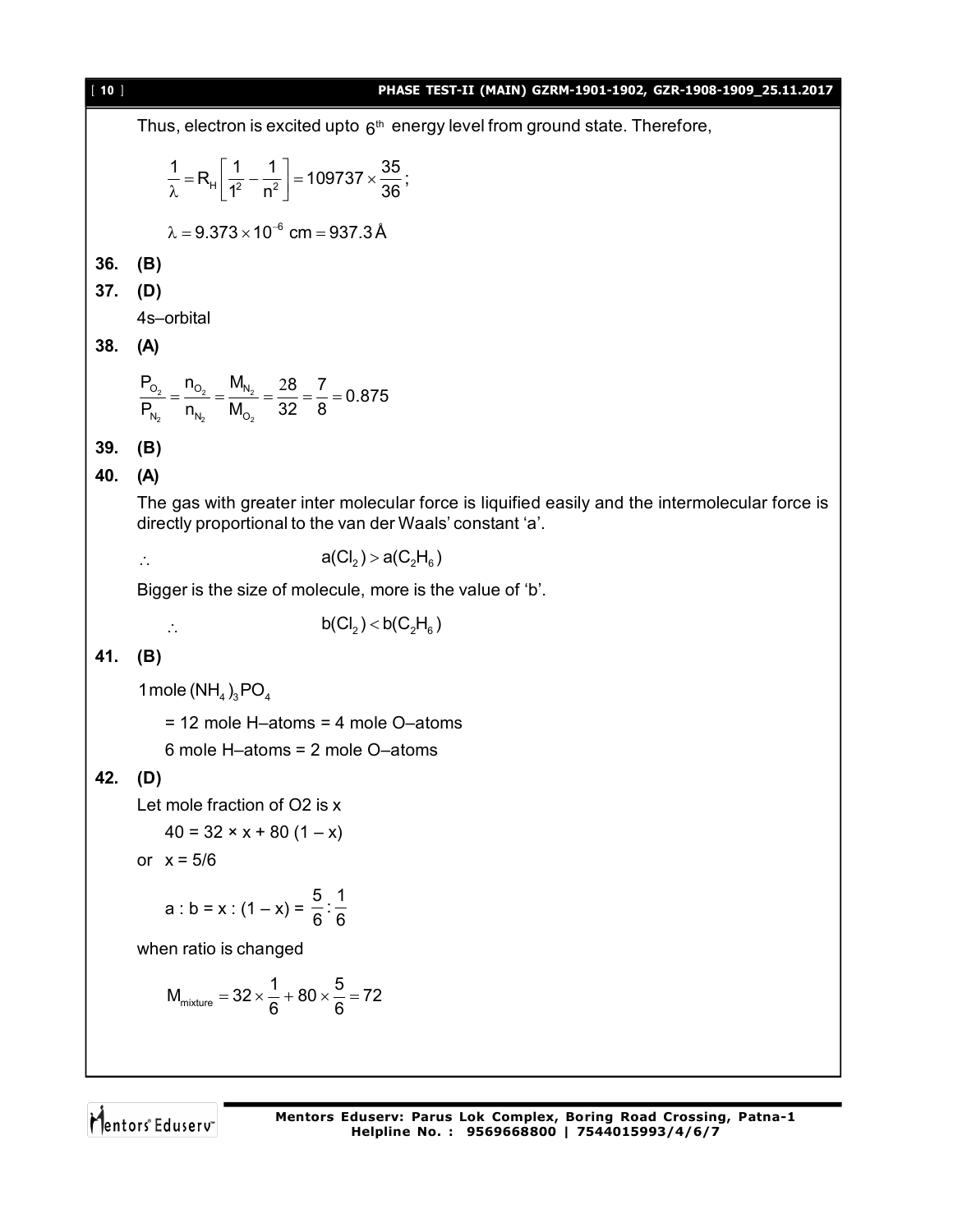|     | PHASE TEST-II (MAIN) GZRM-1901-1902, GZR-1908-1909_25.11.2017<br>$[11]$                                                                      |
|-----|----------------------------------------------------------------------------------------------------------------------------------------------|
| 43. | (B)                                                                                                                                          |
|     | Real gas approaches ideal hehaviour with increase in temperature.                                                                            |
| 44. | (A)                                                                                                                                          |
| 45. | (A)                                                                                                                                          |
|     | $E_4 - E_3 = -0.85 - (-1.5) = +0.65$ eV                                                                                                      |
|     | This energy is compatible with the infrared region of the spectrum.                                                                          |
| 46. | (B)                                                                                                                                          |
|     | NaOH→Na +:0-H                                                                                                                                |
| 47. | (C)                                                                                                                                          |
|     |                                                                                                                                              |
|     | $BH\overline{4}$ $\langle Sp^3, \alpha = 109.5^\circ \rangle$                                                                                |
| 48. | (C)                                                                                                                                          |
|     |                                                                                                                                              |
|     | $BF_3 < \alpha = 120^{\circ} >$ Bond<br>: $\overline{PF}_3$ < P < 109.5° > angle = $\overline{BF}_3$ > $\overline{PF}_3$ > $\overline{CH}_3$ |
|     |                                                                                                                                              |
|     | $\sum_{i=1}^{n}$ = < ? < 90°>                                                                                                                |
| 49. | (D)                                                                                                                                          |
|     | Ó<br>P=O<br>O=                                                                                                                               |
| 50. | (A)                                                                                                                                          |
|     | $\begin{array}{ccc}\nCH_2 = CH - C \equiv N \\ \uparrow & \uparrow & \uparrow \\ Sp^2 & Sp^2 & Sp & Sp\n\end{array}$                         |
| 51. |                                                                                                                                              |
|     | (D)<br>As the lattice energy increases solubility will decreases.                                                                            |
|     | (i) BeF <sub>2</sub> > Ca F <sub>2</sub> > Mg F <sub>2</sub> - solubility                                                                    |
|     | (ii) LiH $CO_3$ < NaHCO <sub>3</sub> < KHCO <sub>3</sub> – solublity                                                                         |
|     |                                                                                                                                              |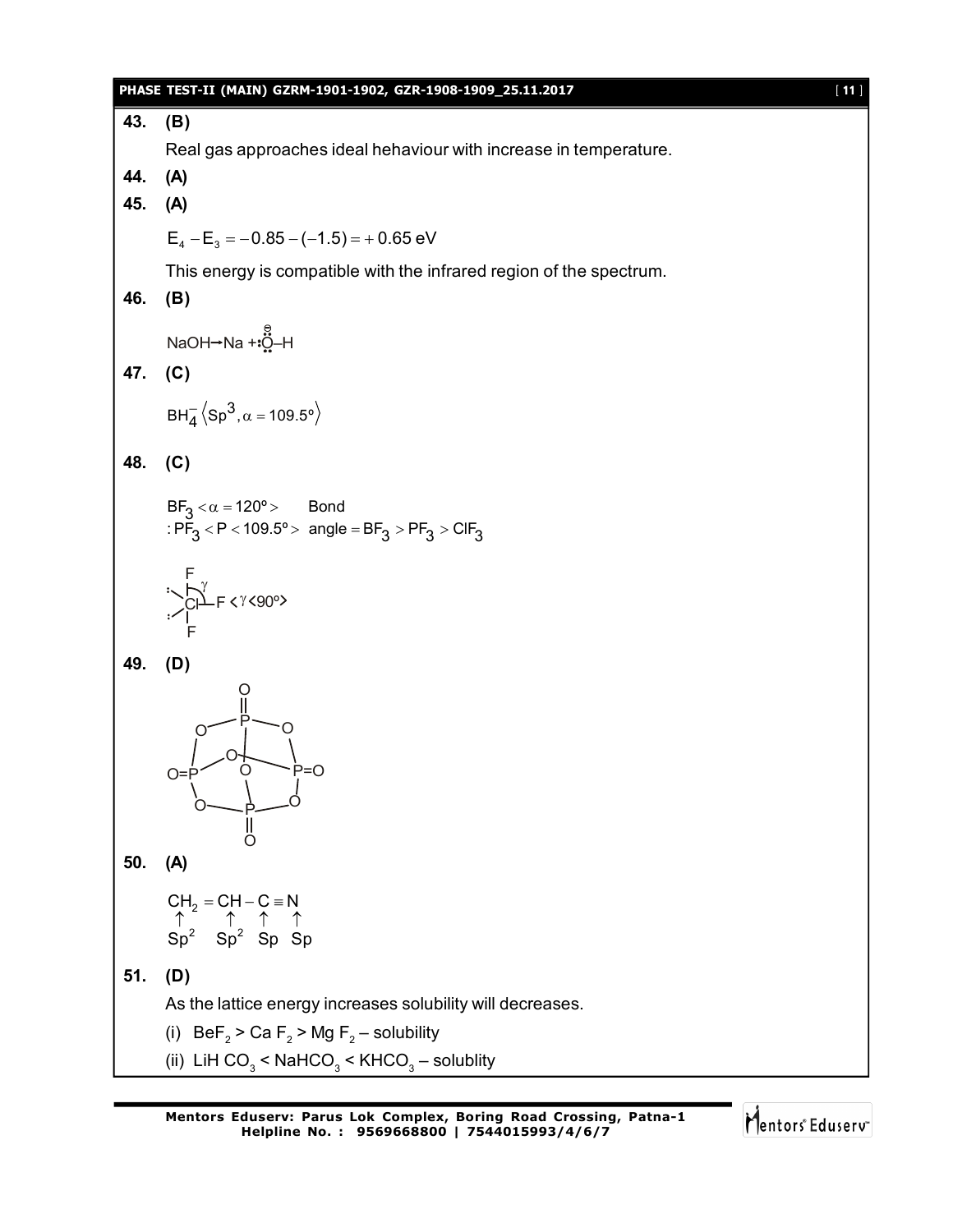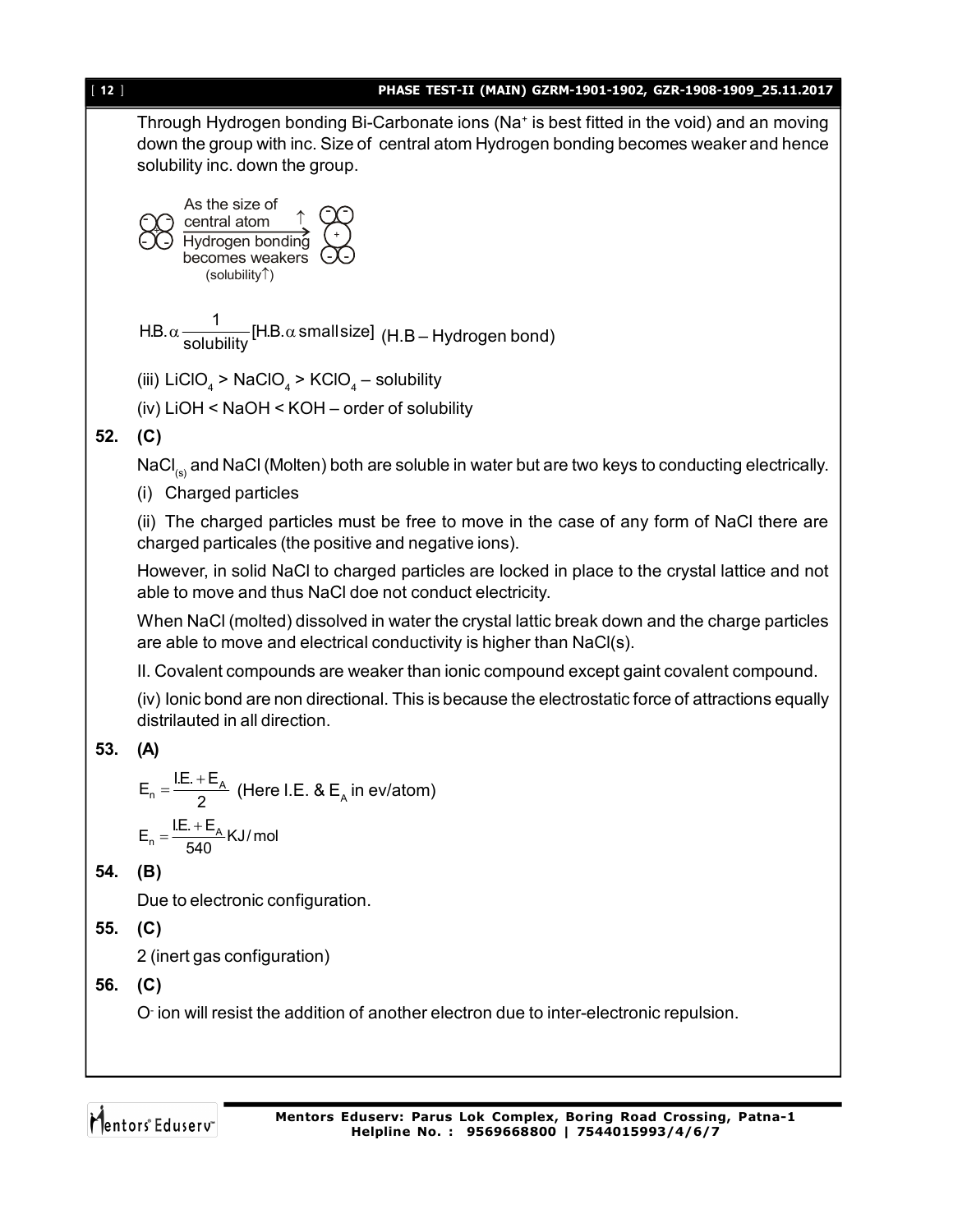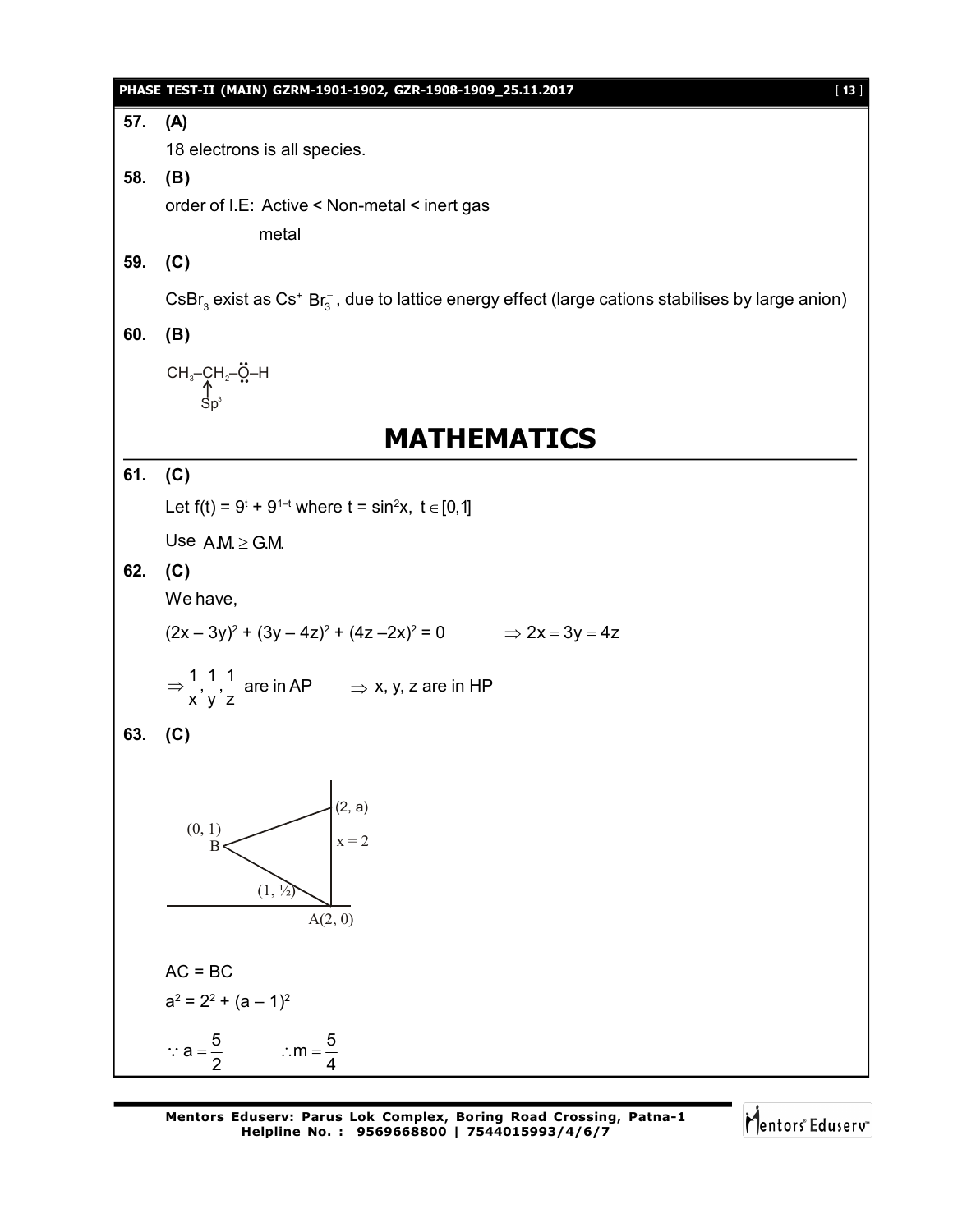| $[14]$ | EST-II (MAIN) GZRM-1901-1902, GZR-1908-1909_25.11.2017                                                                                                                                                                  |
|--------|-------------------------------------------------------------------------------------------------------------------------------------------------------------------------------------------------------------------------|
| 64.    | (C)                                                                                                                                                                                                                     |
|        | $\frac{H_1+2}{H_1-2}$ + $\frac{H_{20}+3}{H_{20}-3}$ = $\frac{\frac{1}{2} + \frac{1}{H_1}}{\frac{1}{2} + \frac{3}{H_1} + \frac{1}{1} + \frac{1}{1}}$                                                                     |
|        | $=\frac{\frac{1}{2}+\frac{1}{2}+d}{\frac{1}{2}-d-\frac{1}{2}}+\frac{\frac{1}{3}+\frac{1}{3}-d}{\frac{1}{2}+d-\frac{1}{2}}=\frac{1+d}{-d}+\frac{\frac{2}{3}-d}{d}=\frac{\frac{2}{3}-1}{d}-2=2\times21-2=40$              |
| 65.    | (A)                                                                                                                                                                                                                     |
|        | 10 tan <sup>4</sup> $\alpha$ + 15 = 6 (tan <sup>2</sup> $\alpha$ + 1) <sup>2</sup> $\Rightarrow$ tan <sup>2</sup> $\alpha = \frac{3}{2}$ $\Rightarrow$ 9 cosec <sup>4</sup> $\alpha$ + 8 sec <sup>4</sup> $\alpha$ = 75 |
| 66.    | (B)                                                                                                                                                                                                                     |
|        | $t_3 = t_1 + t_2$ ; $t_7 = 1000$ ; $t_1 = 1$                                                                                                                                                                            |
|        | : $t_7 = t_1 + t_2 + t_3 + t_4 + t_5 + t_6$                                                                                                                                                                             |
|        | $\Rightarrow$ 1000 = 2(t <sub>1</sub> + t <sub>2</sub> + t <sub>3</sub> + t <sub>4</sub> + t <sub>5</sub> ) = 8(t <sub>1</sub> + t <sub>2</sub> + t <sub>3</sub> )                                                      |
|        | ⇒ 1000 = 16(t <sub>1</sub> + t <sub>2</sub> ) ⇒ t <sub>1</sub> + t <sub>2</sub> = $\frac{1000}{16}$ ⇒ t <sub>2</sub> = $\frac{123}{2}$                                                                                  |
| 67.    | (A)                                                                                                                                                                                                                     |
|        | $G\left(\frac{2-2+h}{3},\frac{-3+1+K}{3}\right) \equiv G\left(\frac{h}{3},\frac{k-2}{3}\right)$                                                                                                                         |
|        | $A(2, -3)$<br>$\Delta$<br>$\mathbf{\hat{G}}$<br>C(h, k)<br>$B(-2, 1)$<br>lies on $2x + 3y = 1$ ,<br>$\therefore 2\left(\frac{h}{3}\right) + 3\left(\frac{k-2}{3}\right) = 1$                                            |
|        | $2h + 3K - 6 - 3 = 0 \Rightarrow 2x + 3y - 9 = 0$                                                                                                                                                                       |
|        |                                                                                                                                                                                                                         |

Mentors<sup>®</sup> Eduserv<sup>®</sup>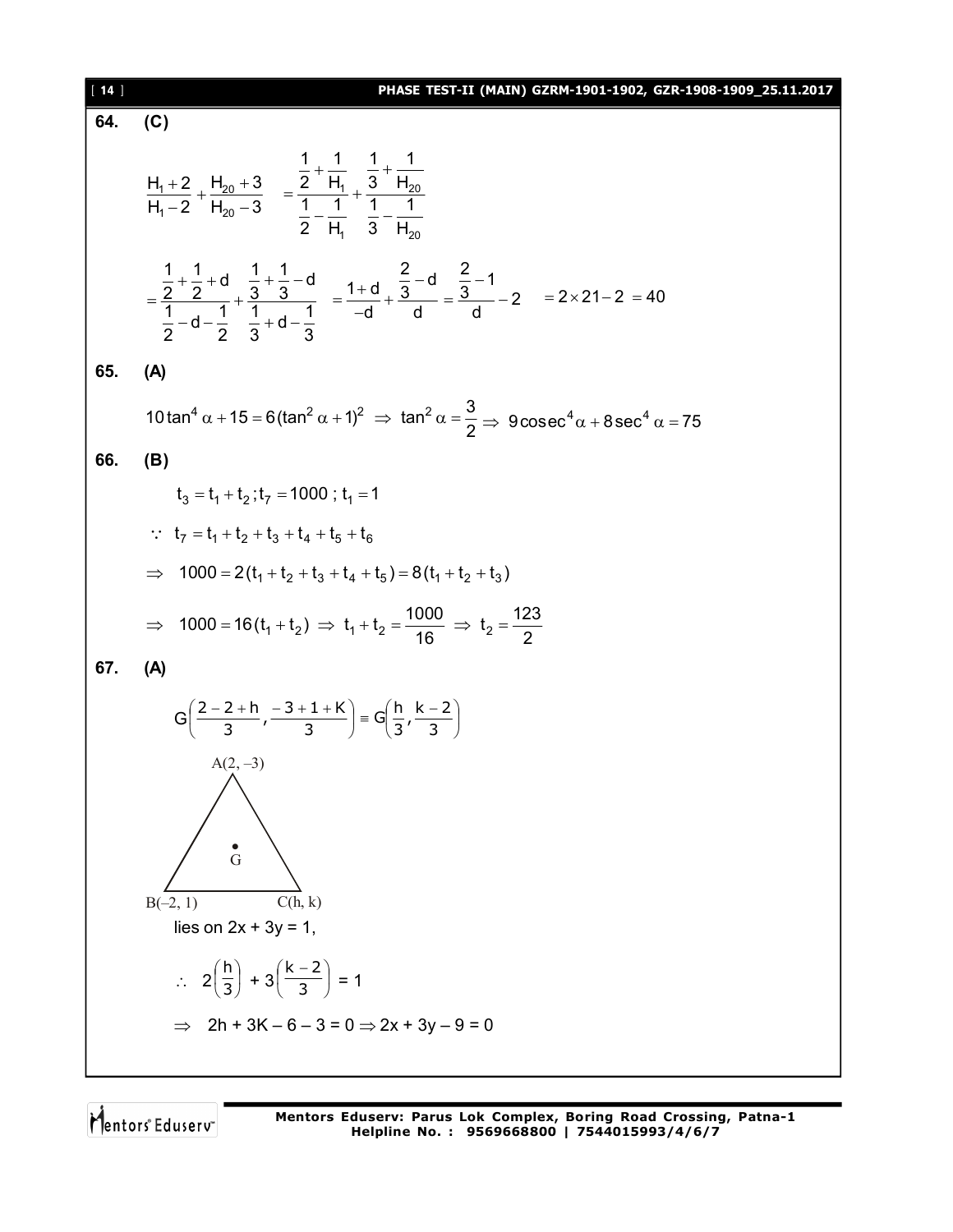## **PHASE TEST-II (MAIN) GZRM-1901-1902, GZR-1908-1909\_25.11.2017** [ **15** ]

68. (C)  
\n
$$
\csc A + \cot A = 2
$$
\n⇒  $\csc A - \cot A = 1/2$   
\n⇒  $\csc A = 5/4$  &  $\cot A = 3/4$   
\n⇒  $\cos A = 3/5$   
\n69. (B)  
\n
$$
(1, 1)
$$
\n
$$
x = c
$$
\n
$$
(1, 1)
$$
\n
$$
(9-c) \times \frac{(9-c)}{9} = \frac{1}{2} \times 8 \times 1
$$
\n
$$
(9-c)^2 = 36
$$
 ∴c = 3  
\n70. (B)  
\n
$$
x + y = \sqrt{(x-1)^2 + (y-1)^2}
$$
\n
$$
x^2 + y^2 + 2xy = x^2 - 2x + 1 + y^2 - 2y + 1
$$
\n
$$
2xy = -2x - 2y + 2
$$
\n
$$
x + y + xy + 1 = 2
$$
\n
$$
x(y + 1) + 1 + 1 = 2
$$
\n
$$
(x + 1)(y + 1) = 2
$$
\n71. (C)  
\n
$$
(A ∩ B) ∪ C = {1,3,5,7,8,9}
$$
\n
$$
A' ∩ B' = {10}
$$
\n
$$
(A ∪ B)' = {10}
$$
\n
$$
(A ∪ B)' = {10}
$$
\n
$$
(A ∩ B) ∼ (A ∩ C) = {6}
$$
\n72. (B)  
\nLet  $(\alpha, 3, -\alpha)$  be any point on  $x + y = 3$   
\n∴ equation of chord of contact is  $\alpha x + (3 - \alpha) y = 8$ 

Mentors Eduserv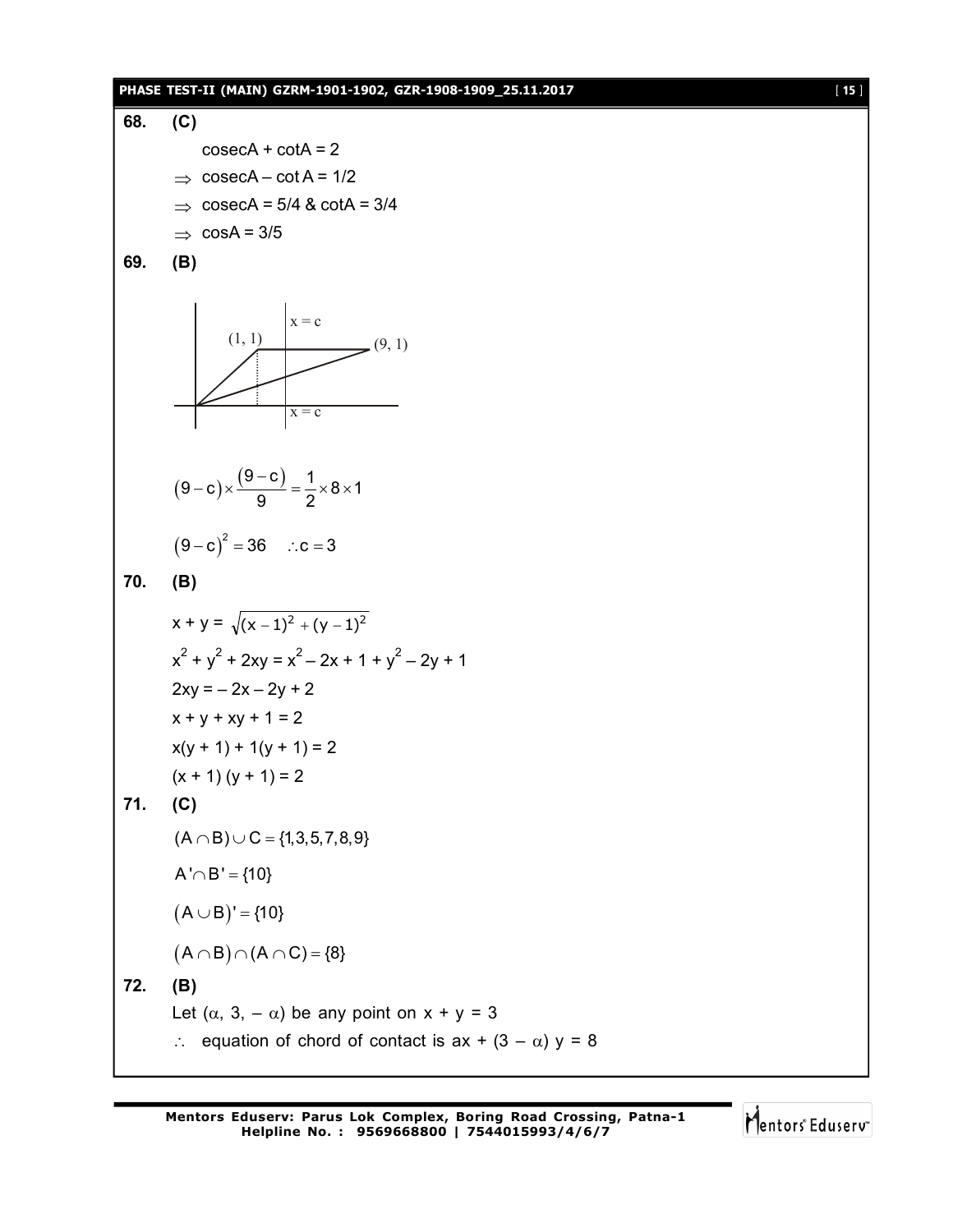17.5. 
$$
\alpha
$$
 (x - y) + 3y - 9 = 0  
\n∴ the chord passes through the point (3, 3) for all values of  $\alpha$ .  
\n73. **(A)**  
\neq<sub>q</sub>° of line,  
\n(y - 2) = m(x - 2)  
\n $x = \frac{-2 + 2m}{m}, \frac{2m - 2}{m}$   
\n $\frac{1}{2} \left| \frac{(2 - 2m)(2m - 2)}{m} \right| = 9$   
\nsolve to get  
\n $m = -2$  &  $\frac{1}{2}$   
\n74. **(C)**  
\n $\sin \theta_1 + \sin \theta_2 + \sin \theta_3 = 3$   
\n $\sin \theta_1 = \sin \theta_2 = \sin \theta_3 = 1$   
\n∴  $\cos \theta_1 = 0, \cos \theta_2 = 0, \cos \theta_3 = 0$   
\n75. **(C)**  
\nSlope of  $OQ = \frac{4}{3}$   
\n∴  $\angle ROQ = 90^\circ$  ∴  $\angle QPR = \frac{\pi}{4}$   
\n76. **(B)**  
\ncentre (-a, 0), a > 0  
\n $(2 + a)^2 + 9 = 25 \Rightarrow a = 2$   
\nEquation of circle is  $x^2 + y^2 + 4x - 21 = 0$   
\ny-intercept =  $2\sqrt{t^2 - c} = 2\sqrt{21}$ 

Mentors<sup>®</sup> Eduserv<sup>®</sup>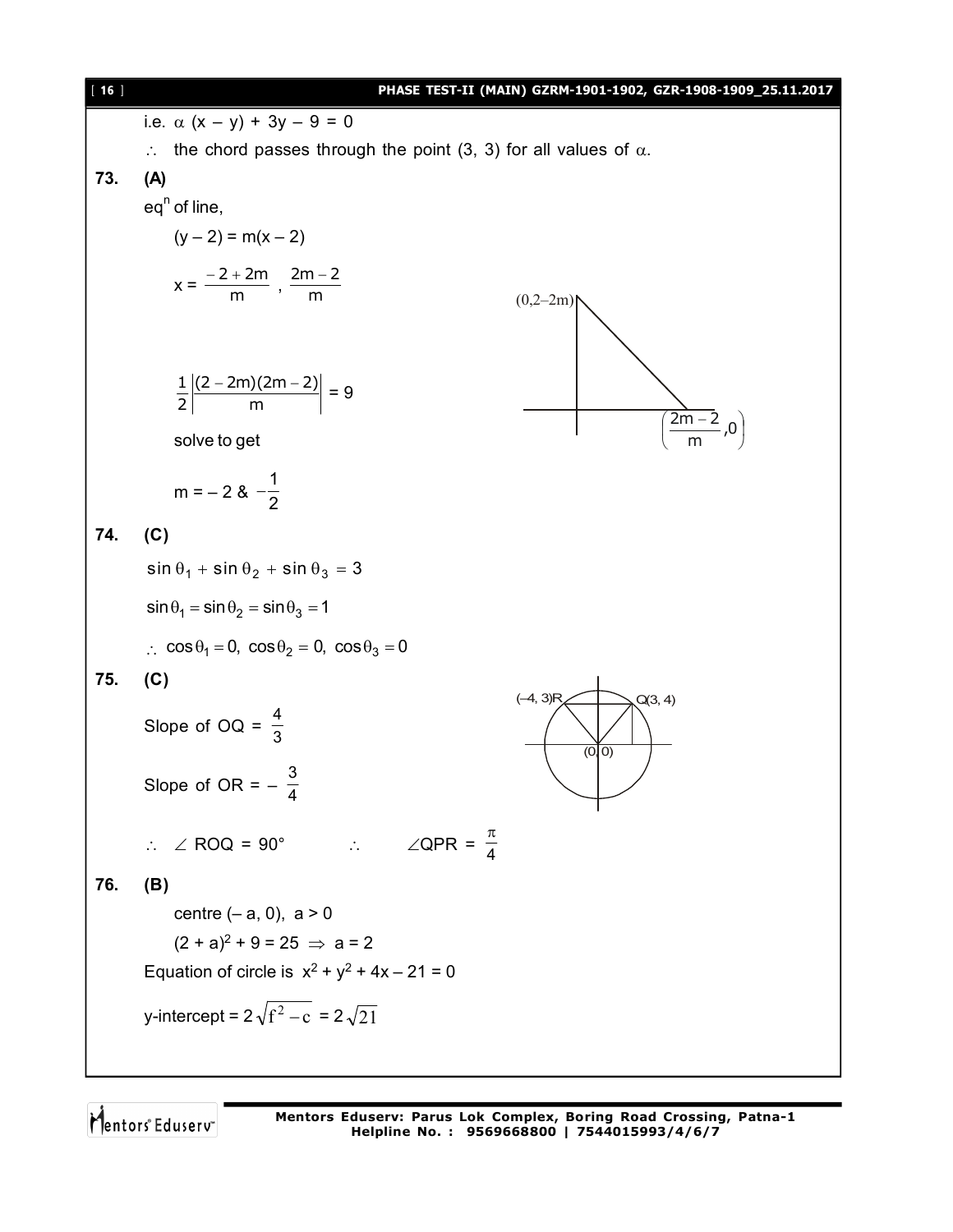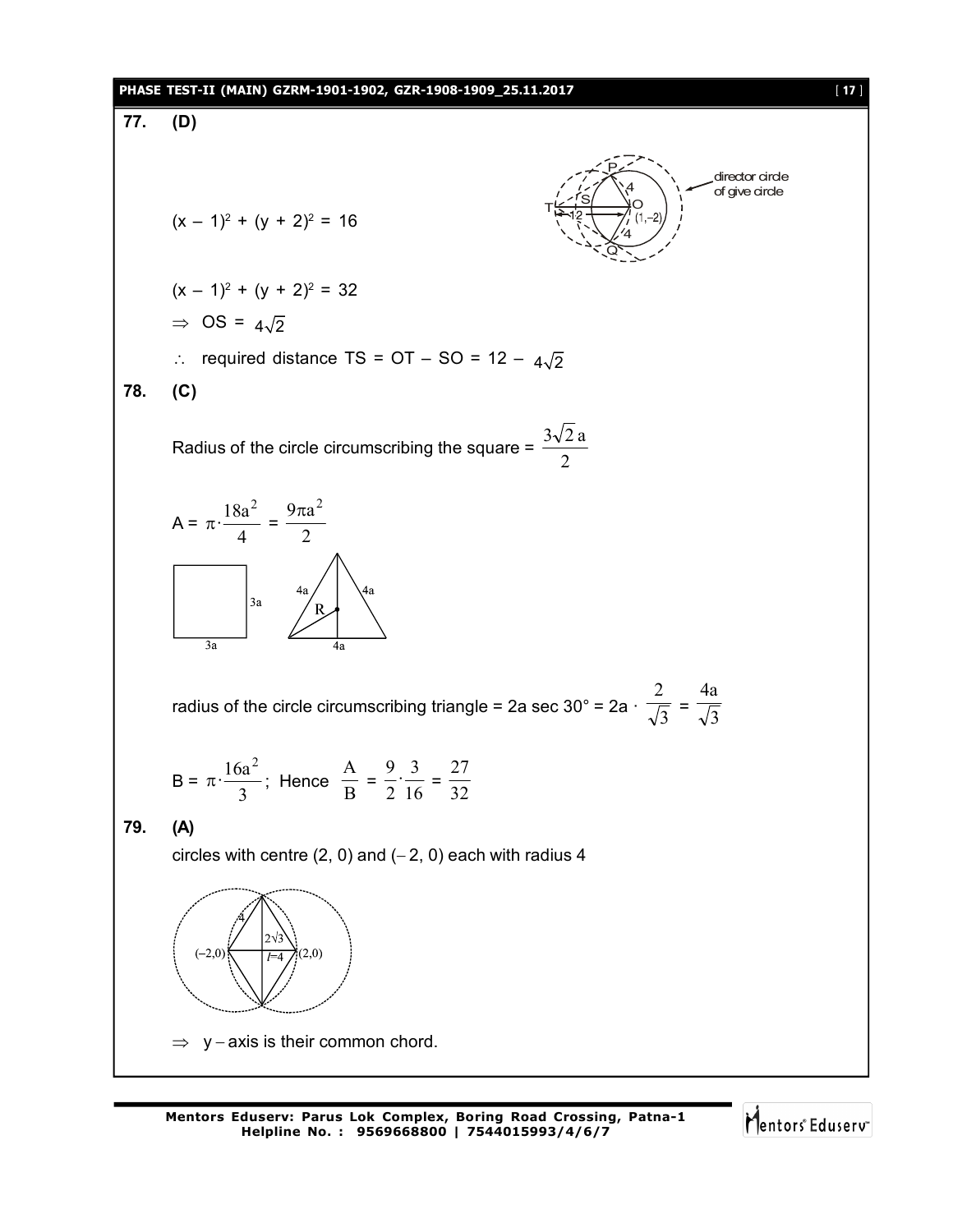

Mentors<sup>®</sup> Eduserv<sup>®</sup>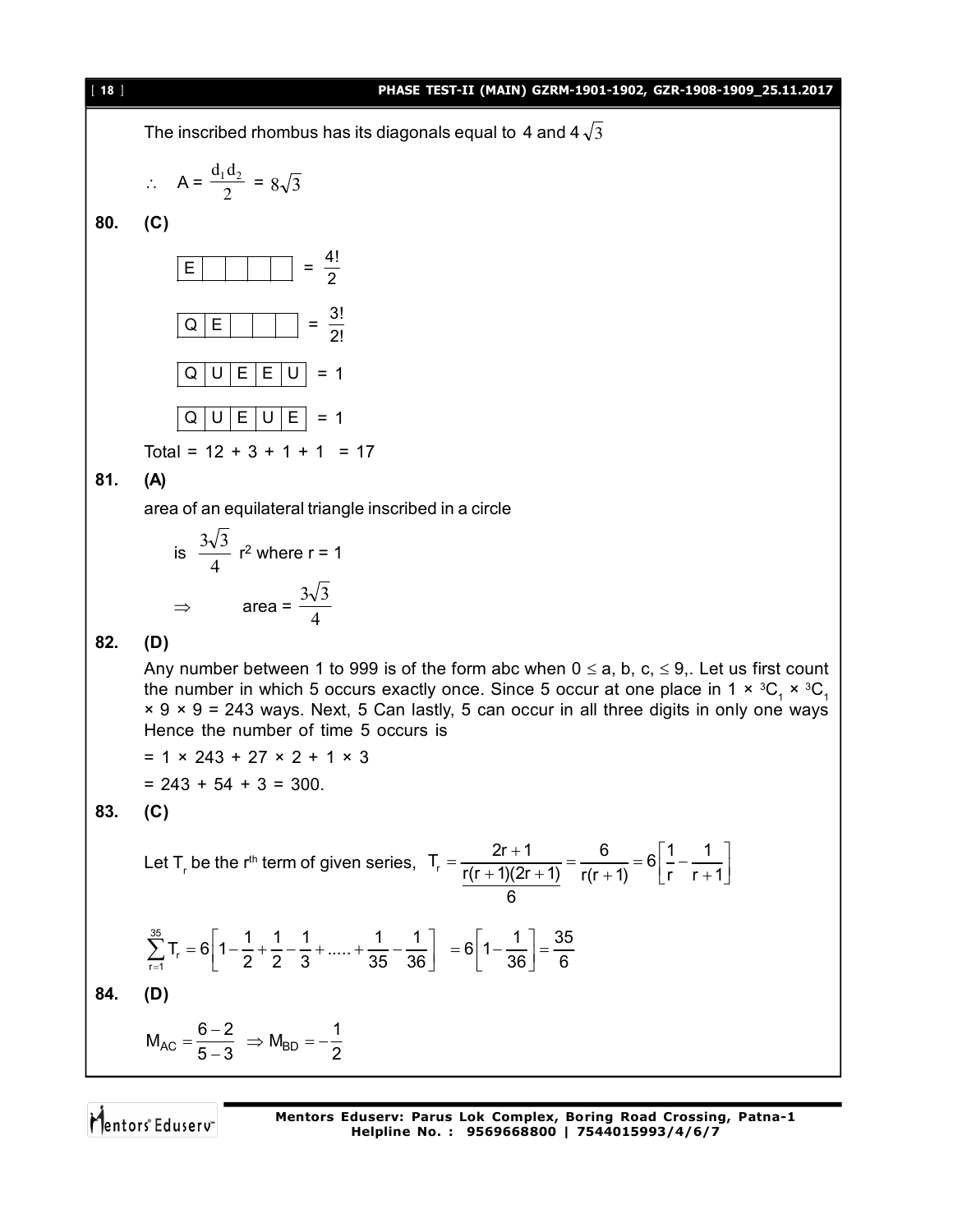# **PHASE TEST-II (MAIN) GZRM-1901-1902, GZR-1908-1909\_25.11.2017** [ **19** ]

equation of BD is 1 (y 6) (x 5) 2 2y x – 17 0 A(3, 2) D C E(5,6) B **85. (A)** Since A<sup>1</sup> is always ahead of A<sup>2</sup> . Hence, number of ways = <sup>10</sup> 2 10! or 8! C 2 **86. (B)** y = mx be chord the points of intersection are given by x<sup>2</sup> (1 + m<sup>2</sup> ) – x(3 + 4m) – 4 = 0 x<sup>1</sup> + x<sup>2</sup> = 2 3 4m 1 m and x<sup>1</sup> x2 = 2 –4 1 m Since (0, 0) divides the point of (x<sup>1</sup> , y<sup>1</sup> ) and (x<sup>2</sup> , y<sup>2</sup> ) in the ratio 1 : 4 x<sup>2</sup> = – 4x<sup>1</sup> then – 3x<sup>1</sup> = 2 3 4m 1 m and – 4x<sup>1</sup> 2 = – 2 –4 1 m 9 + 9m<sup>2</sup> = 9 + 16m<sup>2</sup> + 24m i.e. m = 0, – 24 7 the lines are y = 0 and 7y + 24x = 0 **87. (D)** Let <sup>7</sup> log x y 3 <sup>2</sup> y 2y 1 0 y 1 x 1

Mentors<sup>e</sup> Eduserv<sup>-</sup>